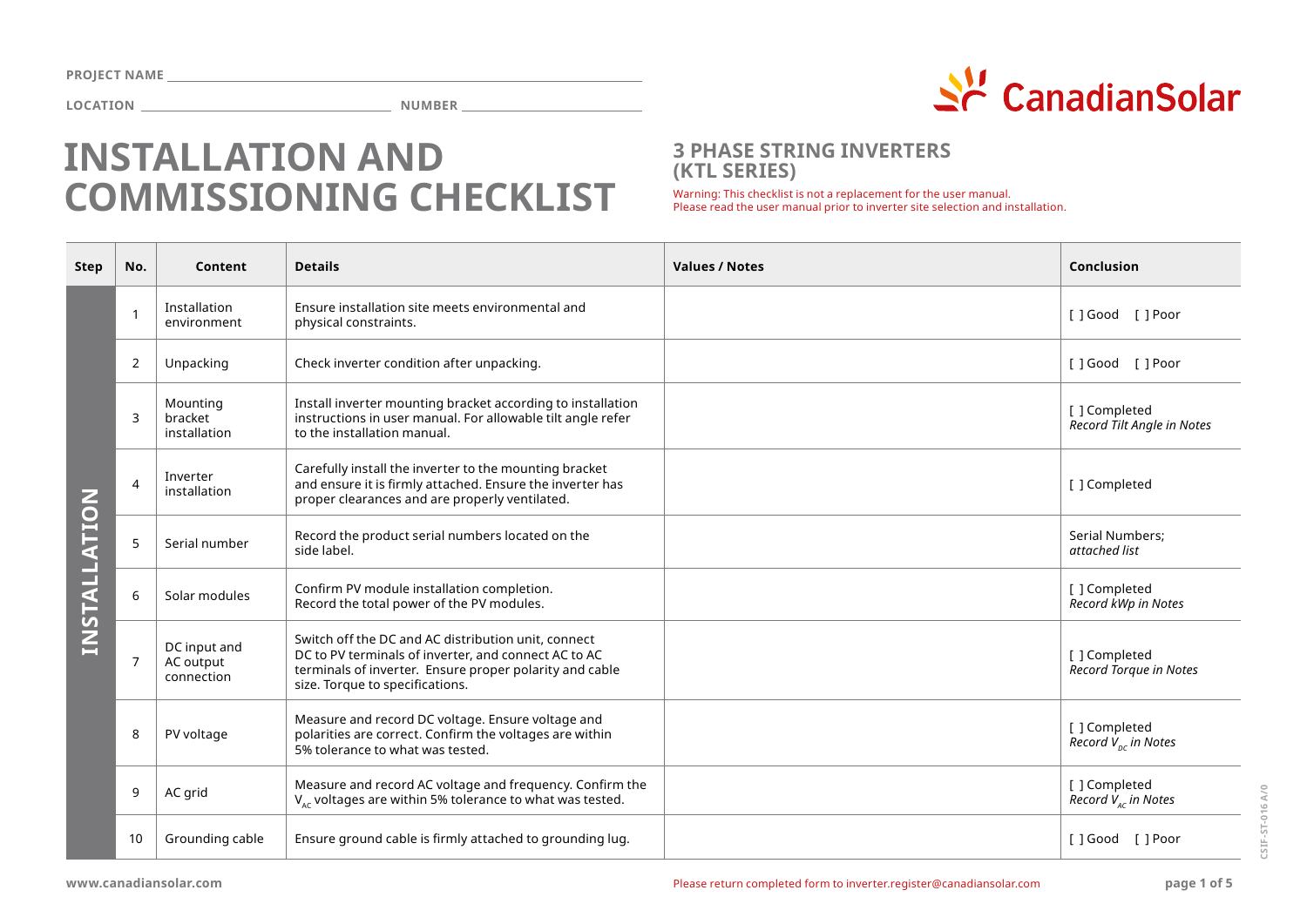

# **INSTALLATION AND COMMISSIONING CHECKLIST**

### **3 PHASE STRING INVERTERS (KTL SERIES)**

Warning: This checklist is not a replacement for the user manual.<br>Please read the user manual prior to inverter site selection and installation.

| <b>Step</b>          | No.            | Content                                         | <b>Details</b>                                                                                                                                                                                                                                                                                                                                                                                                                                                                                                                                                                                                                    | <b>Values / Notes</b> | Conclusion                                          |
|----------------------|----------------|-------------------------------------------------|-----------------------------------------------------------------------------------------------------------------------------------------------------------------------------------------------------------------------------------------------------------------------------------------------------------------------------------------------------------------------------------------------------------------------------------------------------------------------------------------------------------------------------------------------------------------------------------------------------------------------------------|-----------------------|-----------------------------------------------------|
| <b>COMMISSIONING</b> | $\mathbf{1}$   | Communication<br>cable (if function<br>is used) | Connect the RS485 cable to the communication port.                                                                                                                                                                                                                                                                                                                                                                                                                                                                                                                                                                                |                       | [ ] Completed                                       |
|                      | $\overline{2}$ | Supply DC/<br>AC power                          | CSI-xx-KTL-CT:<br>1. Switch on the DC switch first. The LCD and "Power" LED<br>indicator will be green lighted. The "Run" LED will be off.<br>The "Grid" LED will be flashing. The "Fault" LED will be<br>flashing and the inverter begins self-checking. Initially,<br>"GridV.Outlimit" and "GridF.Outlimit" will be displayed,<br>then the inverter will switch to "Standby" mode.<br>2. Switch on the AC switch. The Grid faults will clear<br>automatically. In "Standby" mode, the "Power" LED is<br>solid green, the "Run" LED is off, the "Grid" LED is solid<br>green and the "Fault" LED is off.                         |                       | [ ] Completed<br><b>Record LEDs status in Notes</b> |
|                      |                |                                                 | CSI-xx-KTL-GS:<br>1. Switch the grid supply main Switch (AC) ON first.<br>2. Switch the DC switch ON. If the voltages of PV arrays<br>are higher than start up voltage, the inverter will turn<br>on. The red LED power will be continuously lit.<br>3. When both the DC and the AC sides supply to the<br>inverter, it will be ready to generate power. Initially,<br>the inverter will check both its internal parameters and<br>the parameters of the AC grid, to ensure that they are<br>within the acceptable limits. At the same time, the green<br>LED will flash and the LCD displays the information<br>of INITIALIZING. |                       | [ ] Completed<br><b>Record LEDs status in Notes</b> |

**CSIF-ST-016 A/0**

CSIF-ST-016 A/0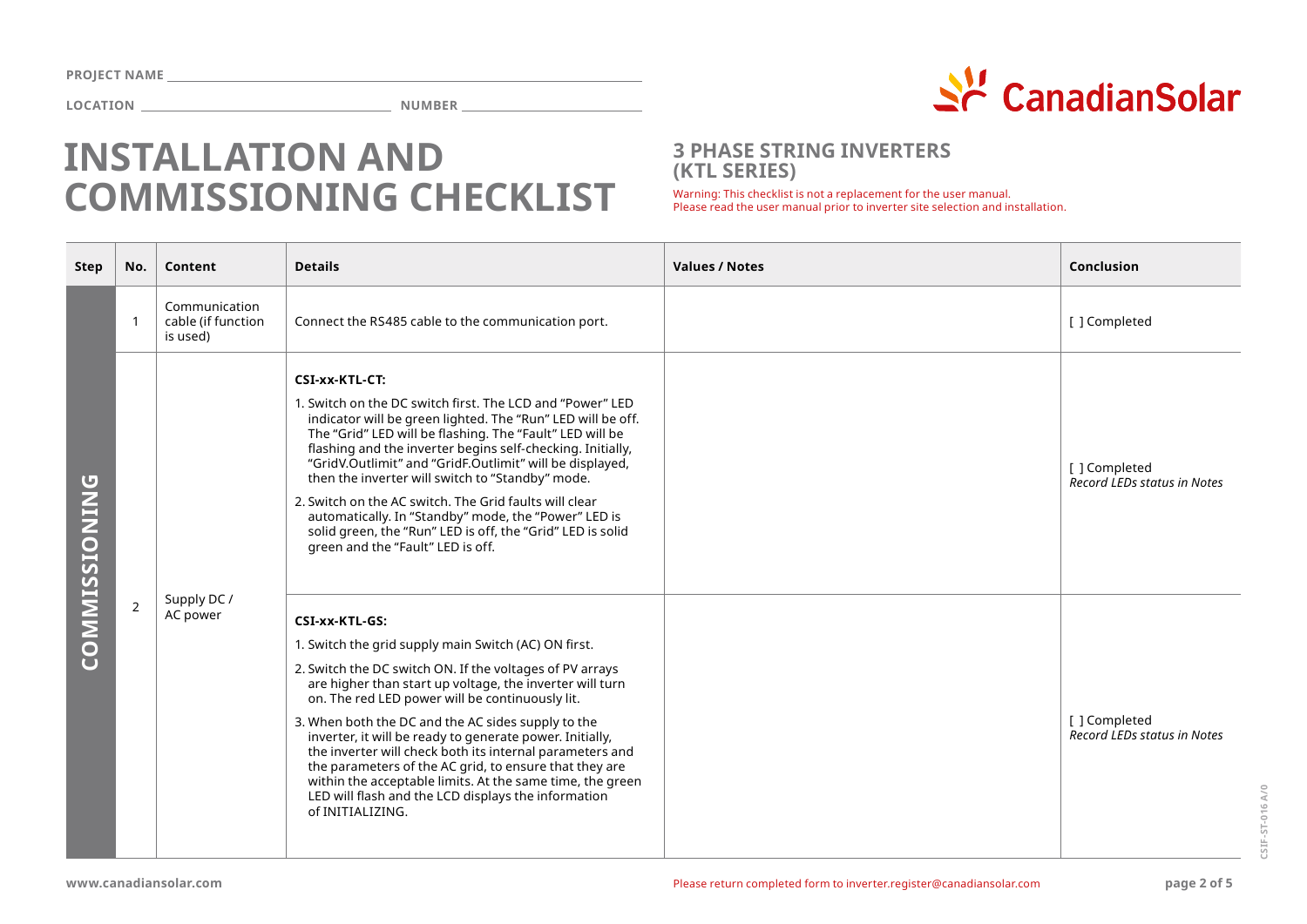

# **INSTALLATION AND COMMISSIONING CHECKLIST**

### **3 PHASE STRING INVERTERS (KTL SERIES)**

Warning: This checklist is not a replacement for the user manual.<br>Please read the user manual prior to inverter site selection and installation.

| Step                 | No.            | Content                              | <b>Details</b>                                                                                                                                                                                                               | <b>Values / Notes</b> | <b>Conclusion</b>                                        |
|----------------------|----------------|--------------------------------------|------------------------------------------------------------------------------------------------------------------------------------------------------------------------------------------------------------------------------|-----------------------|----------------------------------------------------------|
| <b>COMMISSIONING</b> | 3              | Waiting time                         | CSI-xx-KTL-CT: A standard 5 minute delay is required<br>before the inverter generates any power to the grid.<br>In normal operation mode, the "Power", "Run", and<br>"Grid" LEDs are solid green and the "Fault" LED is off. |                       | [ ] Completed<br><b>Record LEDs status in Notes</b>      |
|                      |                |                                      | CSI-xx-KTL-GS: After 30-180 seconds (depending on local<br>requirement), the inverter will start to generate power.<br>The green LED will be on continuously and the LCD<br>displays the information of GENERATING.          |                       | [ ] Completed<br>Record LEDs status in Notes             |
|                      | 4              | Power generation                     | After grid connection, record power output of inverter.                                                                                                                                                                      |                       | [ ] Completed<br>Record power in Notes                   |
|                      | 5              | Date & Time<br>setting               | Set the current date and time using the front<br>panel interface.                                                                                                                                                            |                       | [ ] Completed<br>Record current date/time<br>in Notes    |
|                      | 6              | Communication<br>setting (if avail.) | Set communication with a unique address for<br>each inverter.                                                                                                                                                                |                       | [ ] Completed<br>Record address in Notes                 |
|                      | $\overline{7}$ | Machine version                      | For maintenance and reference, please record the<br>firmware revisions if applicable.                                                                                                                                        |                       | [ ] Completed<br>Record with serial numbers              |
|                      | 8              | Operating<br>parameter               | Record operating parameters of the inverter.<br>Verify IEEE1547 or UL1741 setting is selected.<br>De-rate inverter and attach de-rate sticker as required.                                                                   |                       | [ ] Completed<br>Record operating<br>parameters in Notes |
|                      | 9              | Testing                              | Open and close the DC breaker to confirm whether the<br>inverter reboots and shuts down automatically.                                                                                                                       |                       | [ ] Reboot successful<br>[ ] Not rebooting               |
|                      | 10             | Completion                           | Installation and commissioning is complete if<br>no abnormality.                                                                                                                                                             |                       | [ ] Good<br>[ ] Issues detected                          |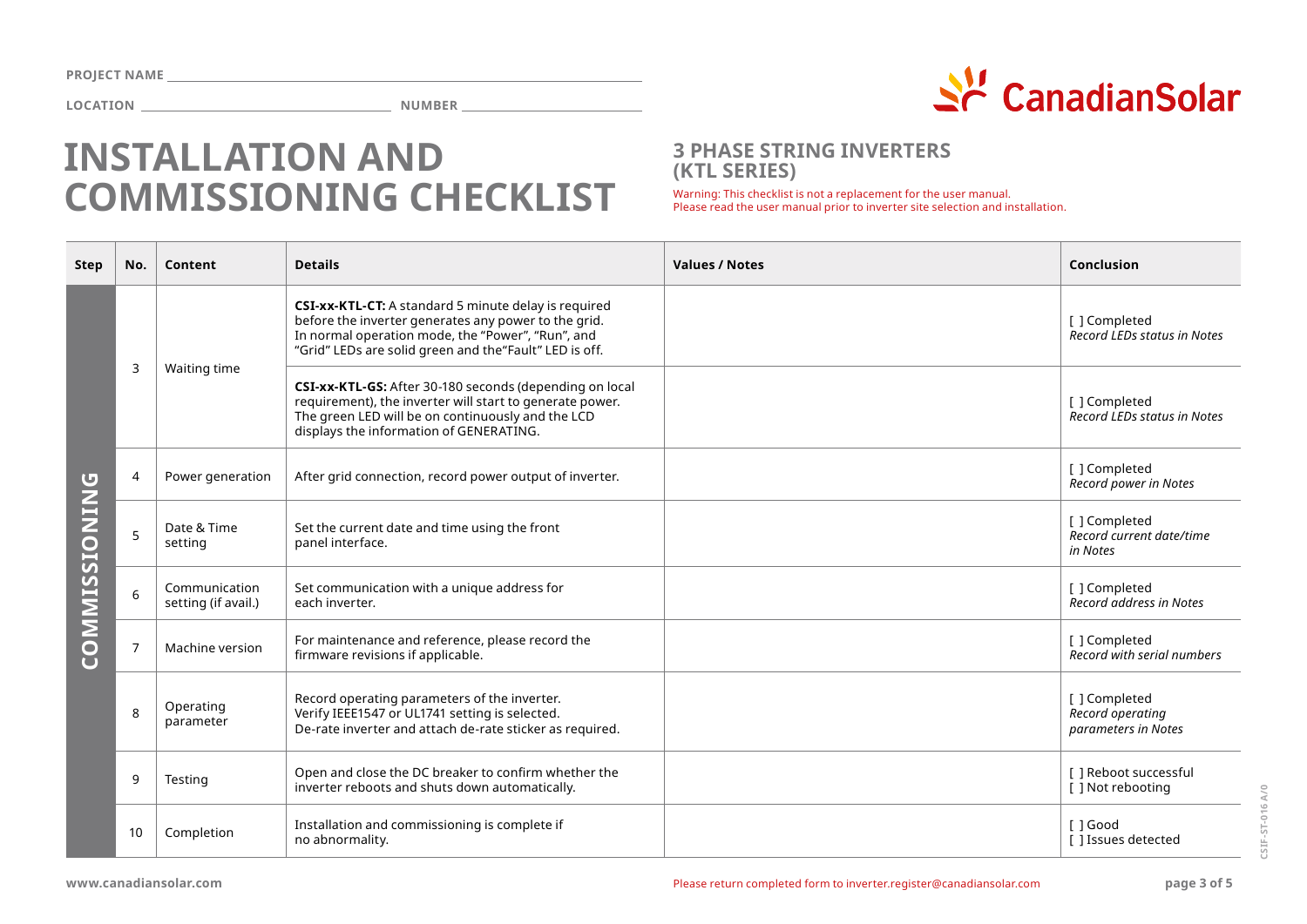| <b>PROJECT NAME</b> |  |
|---------------------|--|
|---------------------|--|



# **INSTALLATION AND COMMISSIONING CHECKLIST**

### **3 PHASE STRING INVERTERS (KTL SERIES)**

Warning: This checklist is not a replacement for the user manual.<br>Please read the user manual prior to inverter site selection and installation.

|                                           |                                                                                                                                                                                                                                | Note site typical arrangements and variances                                                           |  |
|-------------------------------------------|--------------------------------------------------------------------------------------------------------------------------------------------------------------------------------------------------------------------------------|--------------------------------------------------------------------------------------------------------|--|
|                                           |                                                                                                                                                                                                                                | Inverter firmware revision: DSP: _________________ LCD:                                                |  |
| Number of inverters: Number of inverters: | Inverter mounting tilt: National Communications of the Communications of the Communications of the Communications of the Communications of the Communications of the Communications of the Communications of the Communication |                                                                                                        |  |
| Output power*: _______________________    |                                                                                                                                                                                                                                |                                                                                                        |  |
| Grid: V Max: V Min:                       | Frequency Max: Min: Min:                                                                                                                                                                                                       | Reactive compensation: _______________________ +/- PF                                                  |  |
| Configuration: MPPT Individual            |                                                                                                                                                                                                                                |                                                                                                        |  |
| Monitoring: RS485: New York New York 1997 |                                                                                                                                                                                                                                | Monitoring equipment and supplier: National Section Assembly of the Monitoring equipment and supplier: |  |
| PV module manufacturer:                   |                                                                                                                                                                                                                                |                                                                                                        |  |
|                                           |                                                                                                                                                                                                                                |                                                                                                        |  |
|                                           | Number of series connected modules in PV strings: ______________________________                                                                                                                                               |                                                                                                        |  |
|                                           |                                                                                                                                                                                                                                |                                                                                                        |  |
| Total System size (DC Watts):             | <u> 1980 - Johann Barbara, martxa alemaniar amerikan a</u>                                                                                                                                                                     | *Specify de-rated power and add nameplate power in parenthesis                                         |  |
|                                           |                                                                                                                                                                                                                                |                                                                                                        |  |
| <b>GENERAL COMMENTS / OBSERVATIONS:</b>   |                                                                                                                                                                                                                                |                                                                                                        |  |
|                                           |                                                                                                                                                                                                                                |                                                                                                        |  |
|                                           |                                                                                                                                                                                                                                |                                                                                                        |  |
|                                           |                                                                                                                                                                                                                                |                                                                                                        |  |